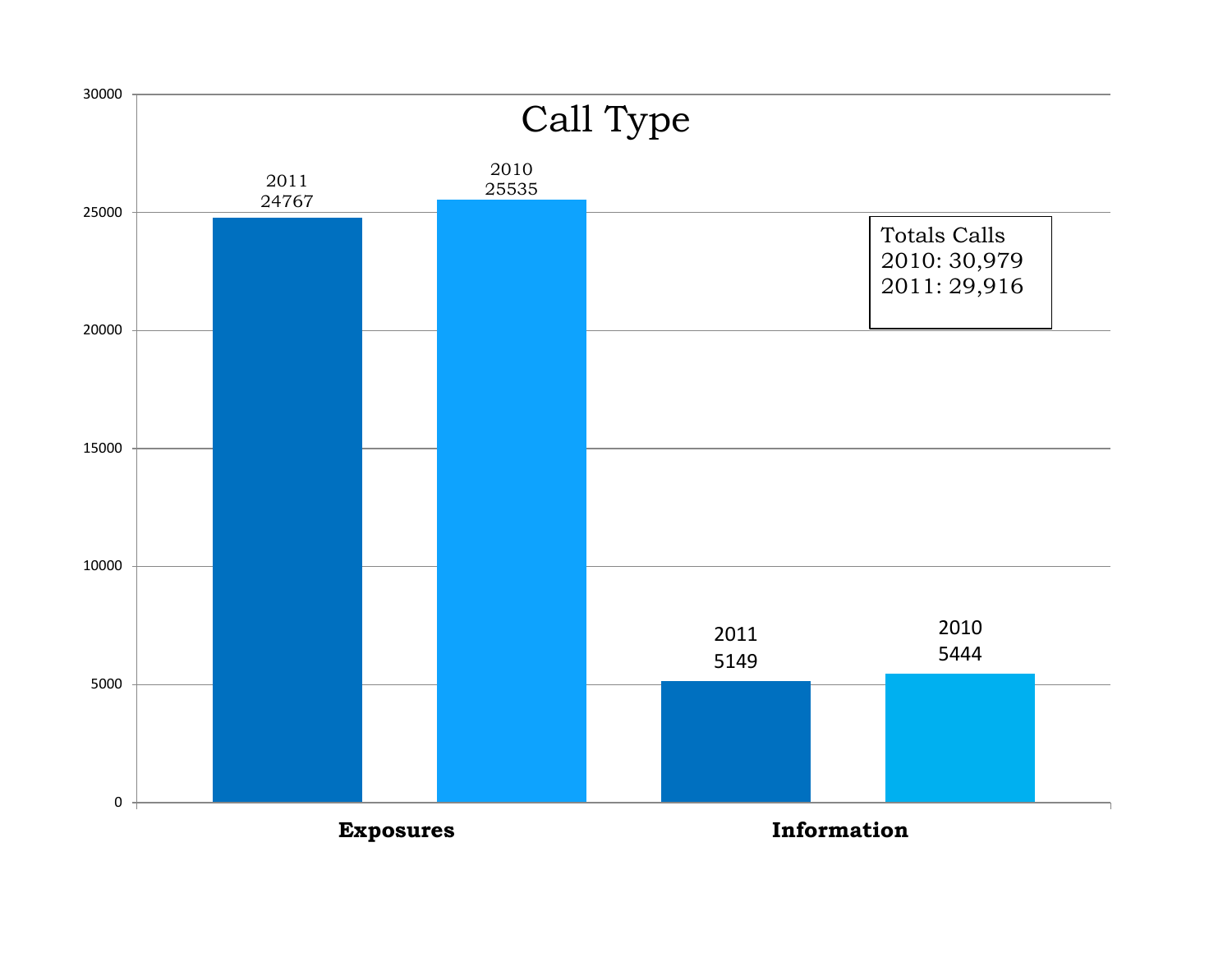## CPCC Monthly Call Volume

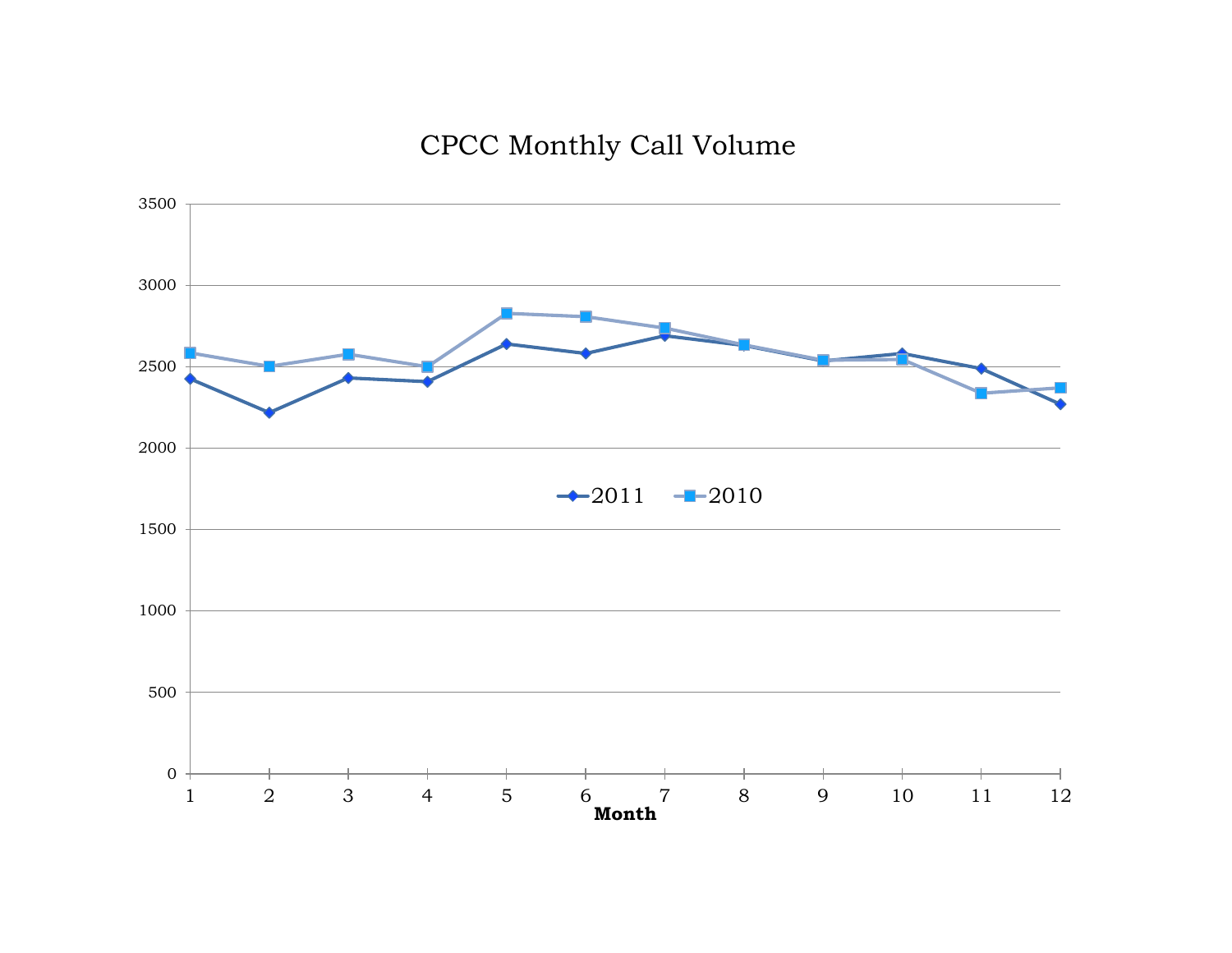Hourly Distribution of Total Call Volume

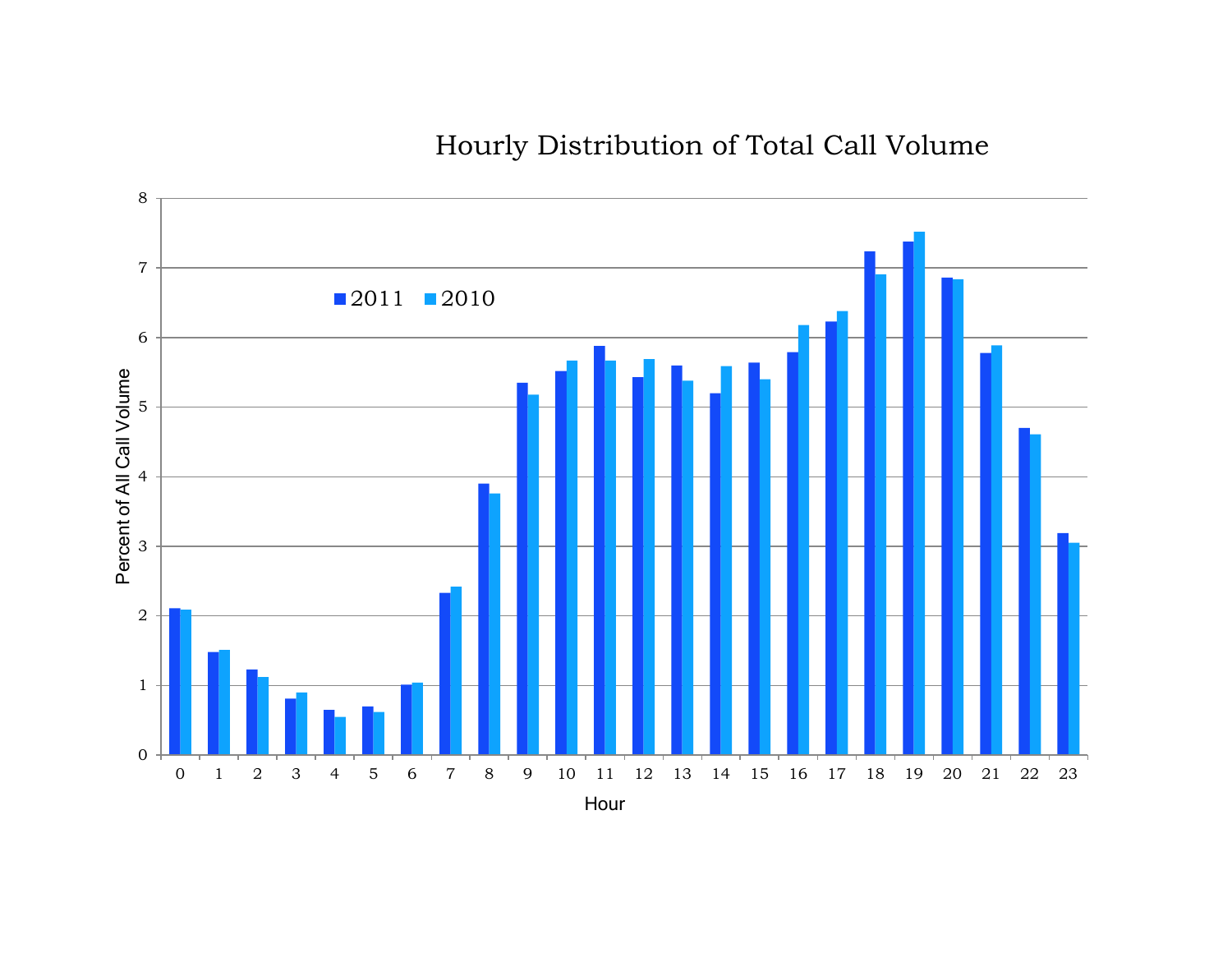| Source of Exposure Calls  |       |       |  |
|---------------------------|-------|-------|--|
| <b>Connecticut County</b> | 2011  | 2010  |  |
| Fairfield                 | 5,371 | 5,487 |  |
| Hartford                  | 6,076 | 6,292 |  |
| Litchfield                | 1,166 | 1,170 |  |
| Middlesex                 | 1,042 | 1,110 |  |
| New Haven                 | 5,193 | 5,465 |  |
| New London                | 1,752 | 1,934 |  |
| Tolland                   | 913   | 864   |  |
| Windham                   | 853   | 966   |  |
| Other                     |       |       |  |
| Other US State/Territory  | 1030  | 863   |  |
| Overseas Military Base    | 2     | 40    |  |
| <b>Other Country</b>      | 46    | 297   |  |
| Unspecified               | 1,424 | 1,109 |  |

| <b>Where Exposures Occurred</b> |        |        |  |
|---------------------------------|--------|--------|--|
| Location                        | 2011   | 2010   |  |
| Own residence                   | 20,856 | 21,500 |  |
| Other residence                 | 1,201  | 1,282  |  |
| Workplace                       | 596    | 490    |  |
| Health care facility            | 89     | 116    |  |
| School                          | 897    | 964    |  |
| Restaurant / food service       | 73     | 80     |  |
| Public area                     | 372    | 380    |  |
| Other                           | 301    | 411    |  |
| Unknown                         | 382    | 312    |  |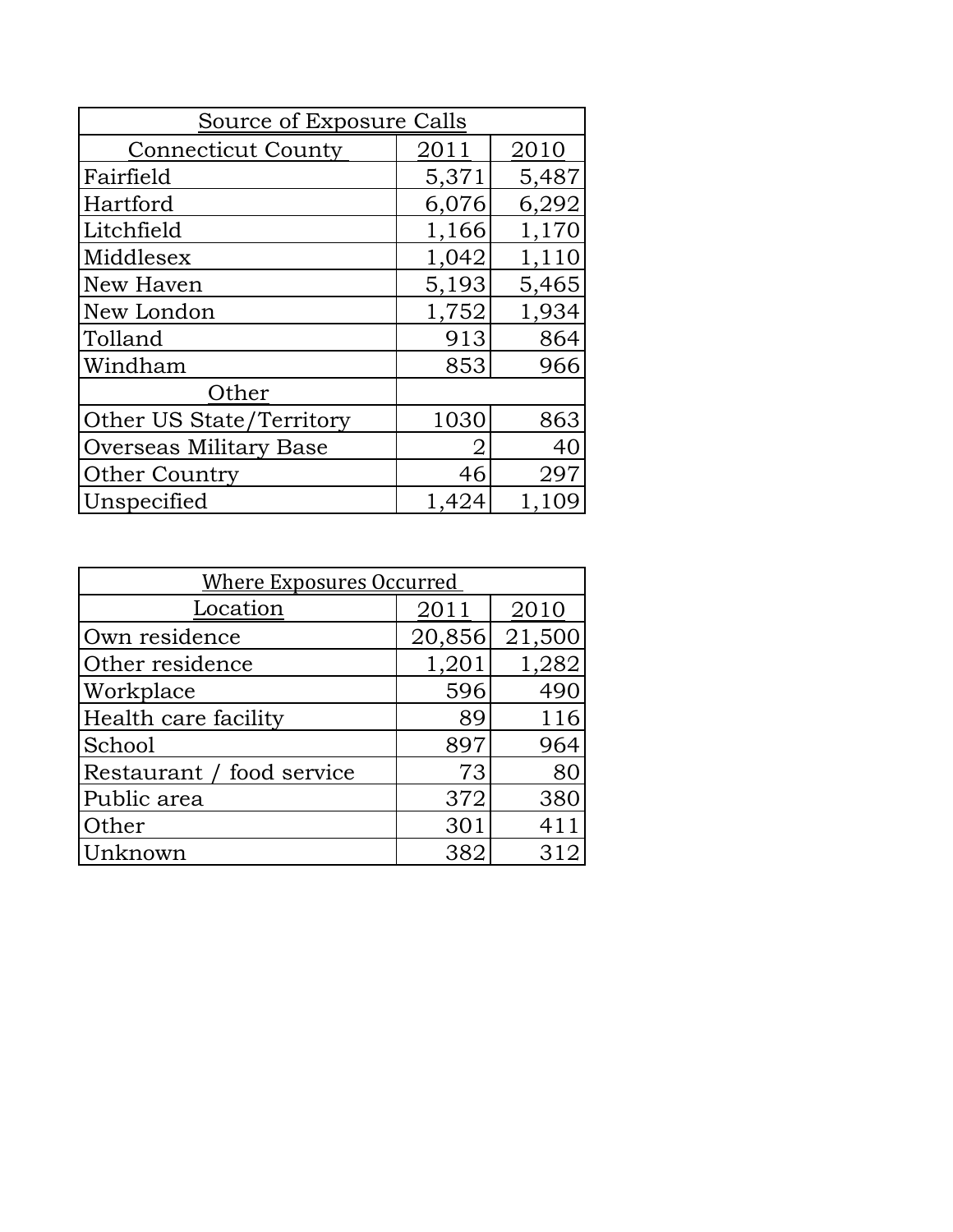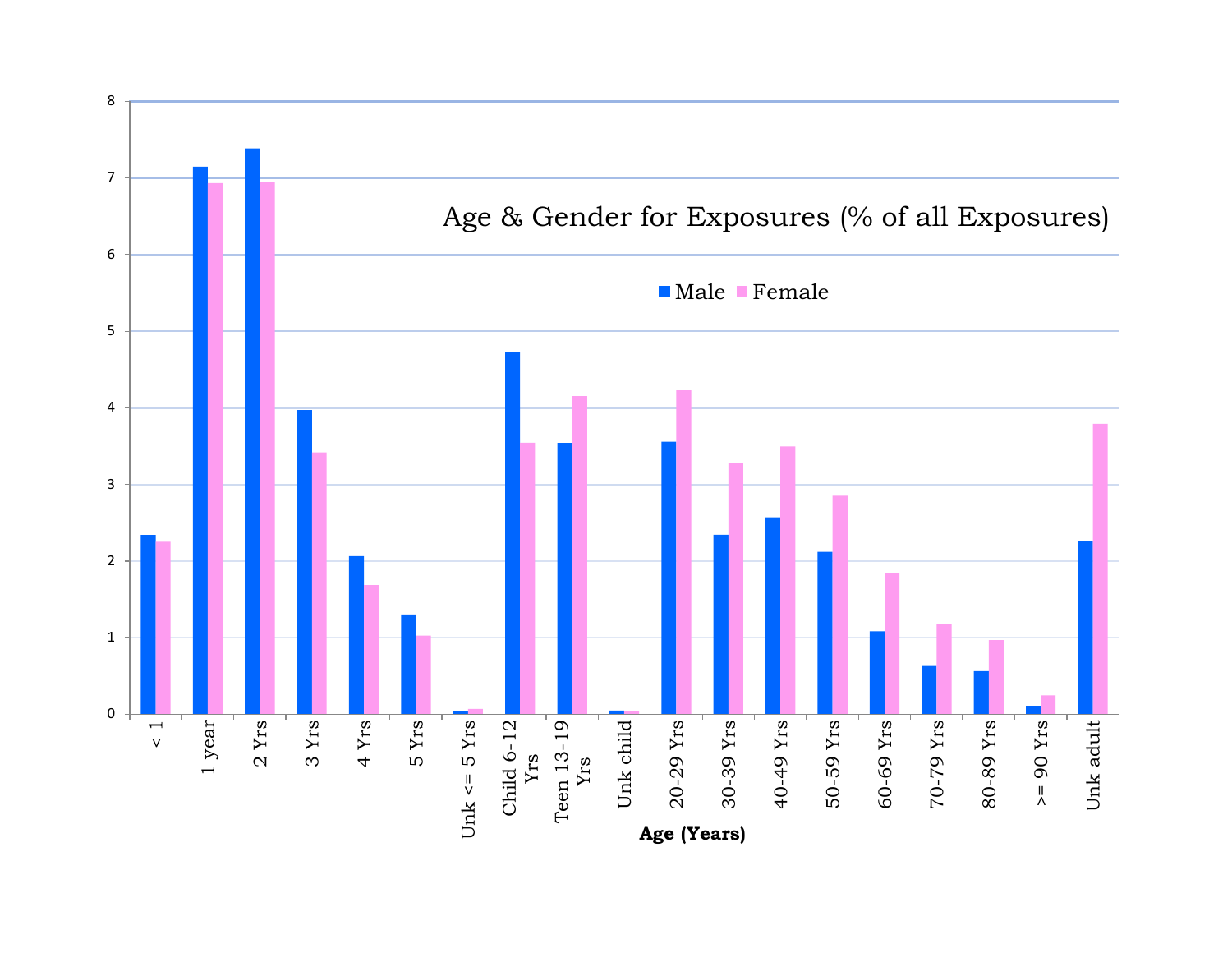| <b>Reason for Exposures</b> | 2011          | 2010          |
|-----------------------------|---------------|---------------|
| <b>Unintentional</b>        | $\frac{0}{0}$ | $\frac{0}{0}$ |
| General                     | 50.9          | 53.3          |
| Environmental               | 4.9           | 3.3           |
| Occupational                | 1.8           | 1.3           |
| Therapeutic error           | 12.3          | 11.6          |
| Misuse                      | 7.4           | 7.4           |
| Bite $\angle$ sting         | 1.0           | 1.1           |
| Food poisoning              | 1.7           | 2.2           |
| Unknown                     | 0.0           | 0.1           |
| Intentional                 |               |               |
| Suspected suicide           | 9.4           | 8.7           |
| Misuse                      | 2.5           | 3.4           |
| Abuse                       | 2.3           | 2.3           |
| Unknown                     | 0.9           | 0.8           |
| <b>Other</b>                |               |               |
| Contamination / tampering   | 0.6           | 0.8           |
| Malicious                   | 0.4           | 0.4           |
| Withdrawal                  | 0.1           | 0.1           |
| <b>Adverse reaction</b>     |               |               |
| Drug                        | <u>2.2</u>    | 2.0           |
| Food                        | 0.3           | 0.3           |
| Other                       | 0.5           | 0.6           |
| Unknown                     |               |               |
| Unknown reason              | 0.8           | 0.6           |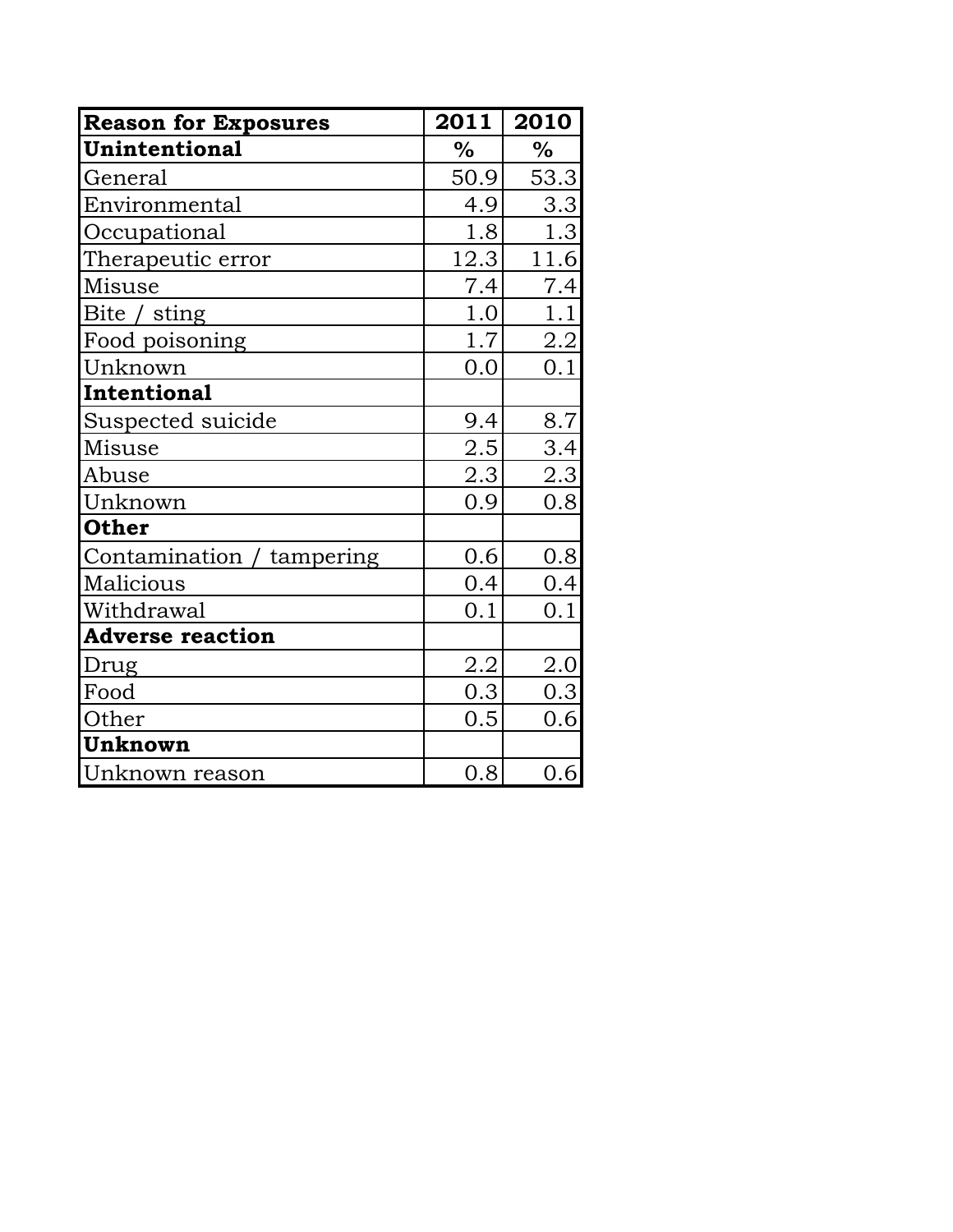| Where Exposures are Managed             |      |
|-----------------------------------------|------|
| $(2010 - 2011)$ Data Combined)          |      |
|                                         | $\%$ |
| On site / not in a health care facility | 69   |
| In a healthcare facility                | 22   |
| Refused referral                        | -5   |
| ther                                    |      |

| Medical Outcome for Exposures          |      |
|----------------------------------------|------|
| (2010 - 2011 Data Combined)            | $\%$ |
| No effect                              | 12   |
| Minor effect                           | 14   |
| Moderate effect                        | 6    |
| Major effect                           |      |
| No follow-up, deemed nontoxic          | 26   |
| No follow-up, deemed minimal toxicity  | 34   |
| No follow-up, deemed potentially toxic | 3    |
| Unrelated effect                       |      |
|                                        |      |
| Number of Reported Fatalities          |      |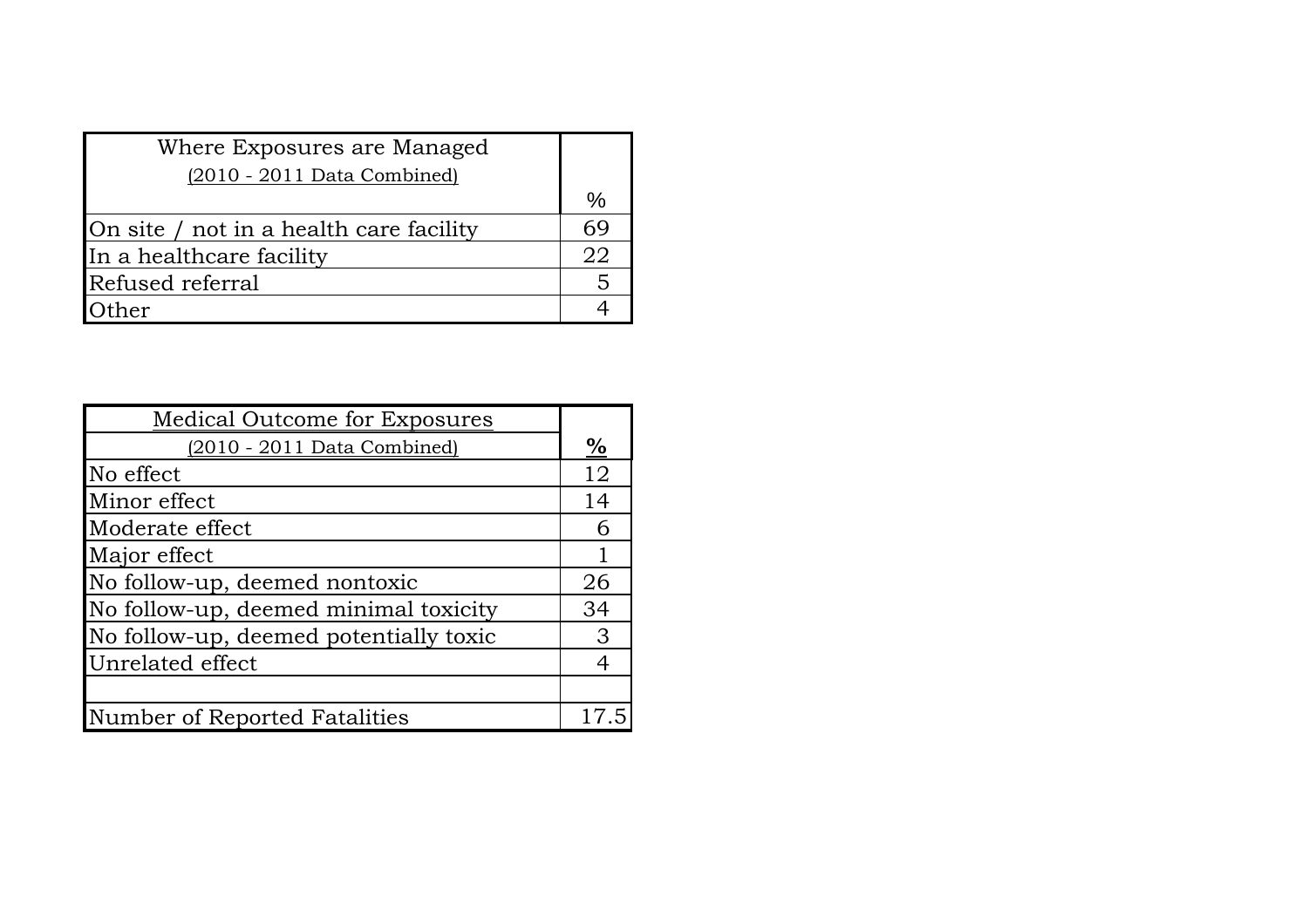| CT Health Care Facility Initiated Calls | 2011 | 2010   |
|-----------------------------------------|------|--------|
| <b>Bridgeport Hospital</b>              | 181  | 152    |
| St. Vincent's Hospital                  | 215  | 189    |
| <b>Bristol Hospital</b>                 | 192  | 168    |
| Danbury Hospital                        | 211  | 172    |
| Griffin Hospital                        | 96   | 103    |
| John Dempsey Hospital                   | 105  | 78     |
| Greenwich Hospital                      | 121  | 97     |
| Hartford Hospital                       | 292  | 279    |
| St. Francis Hospital                    | 28   | 22     |
| Manchester Memorial Hospital            | 129  | 82     |
| Midstate Medical Center                 | 141  | 122    |
| Middlesex Memorial Hospital             | 117  | 99     |
| Milford Hospital                        | 26   | 43     |
| Hospital of Central CT New Britain      | 155  | 146    |
| Yale-New Haven Hospital                 | 375  | 366    |
| St. Raphael's Hospital                  | 99   | 91     |
| Lawrence and Memorial Hospital          | 153  | 192    |
| New Milford Hospital                    | 39   | 19     |
| Norwalk Hospital                        | 112  | 141    |
| Backus (William) Hospital               | 135  | 101    |
| Day Kimball Hospital                    | 162  | 175    |
| Rockville General Hospital              | 62   | $51\,$ |
| Sharon Hospital                         | 21   | 36     |
| Hospital of Central CT Bradley          | 29   | 49     |
| <u> Johnson Memorial Hospital</u>       | 82   | 73     |
| Stamford Hospital                       | 189  | 168    |
| Charlotte Hungerford Hospital           | 73   | 62     |
| St. Mary's Hospital                     | 80   | 85     |
| Waterbury Hospital                      | 215  | 169    |
| Windham Hospital                        | 127  | 104    |
| CT Children's Medical Center            | 268  | 207    |
| Total                                   | 4230 | 3841   |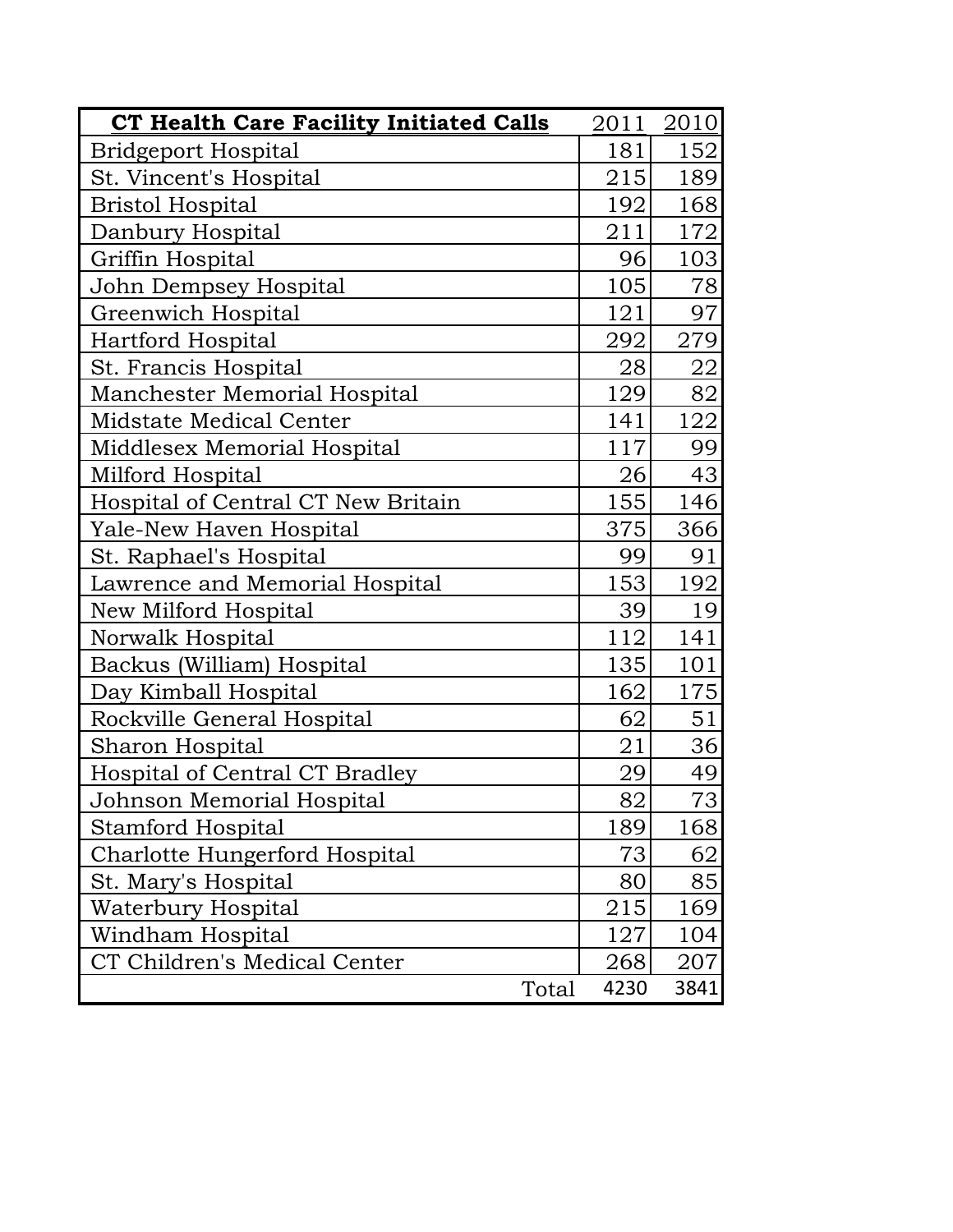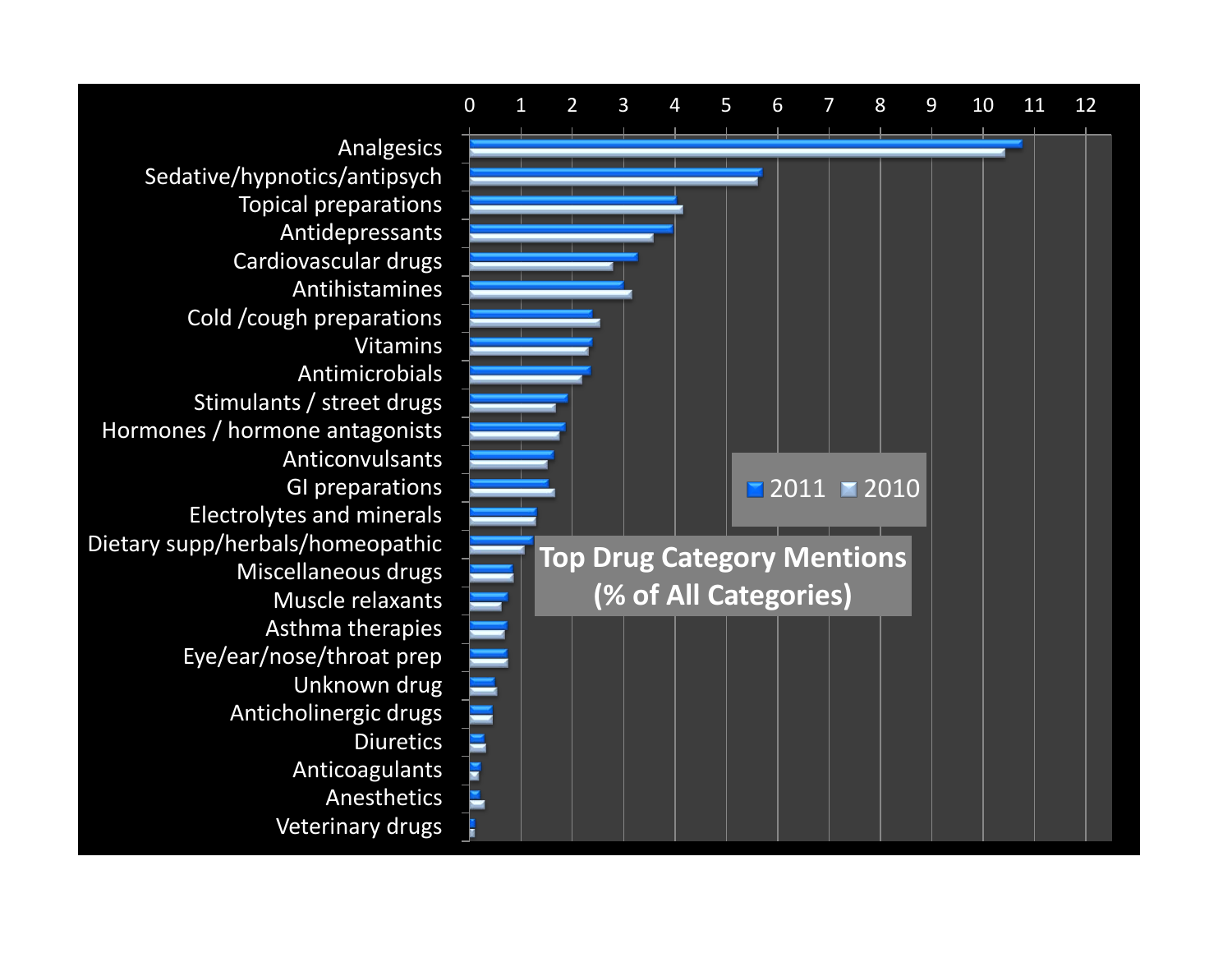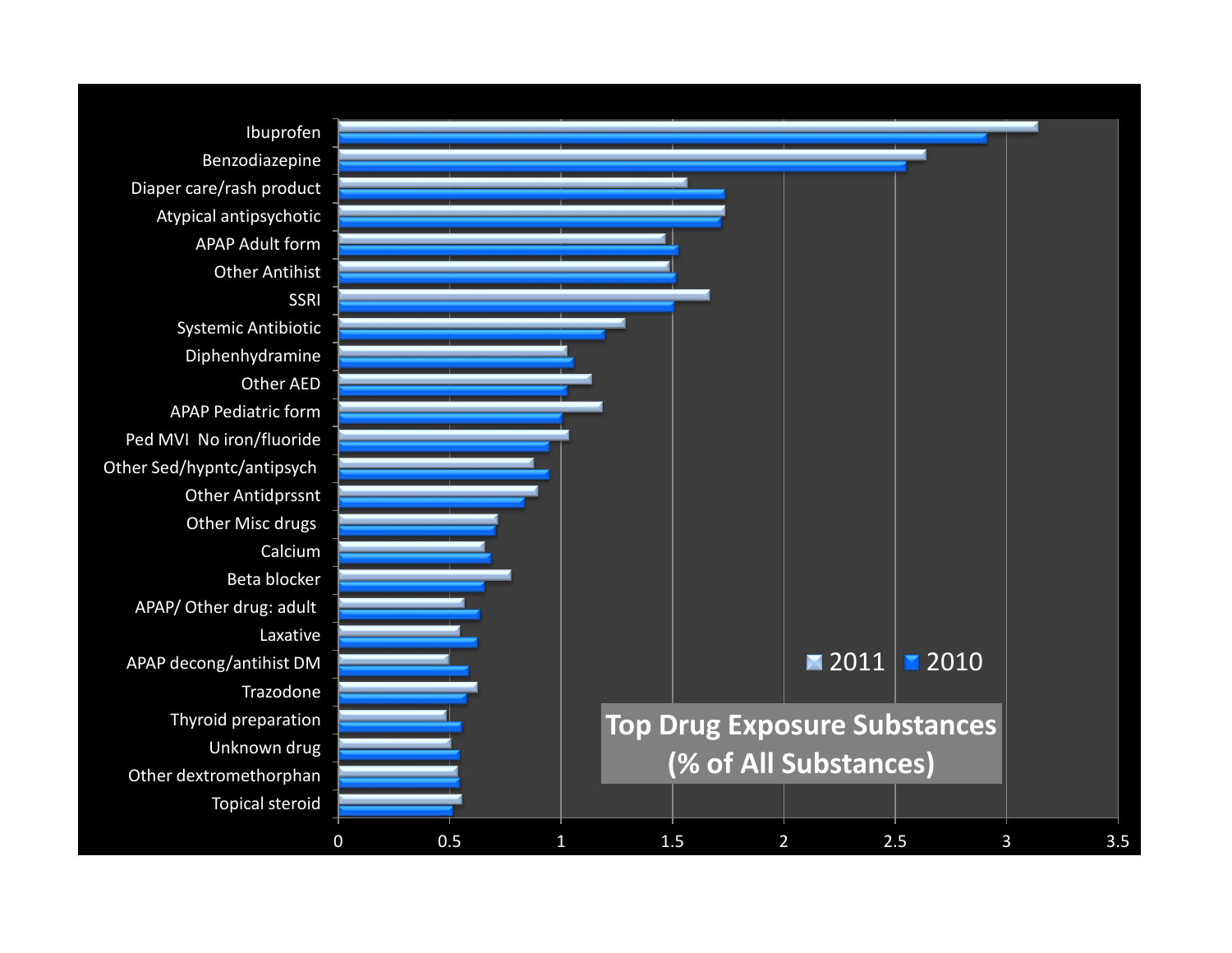